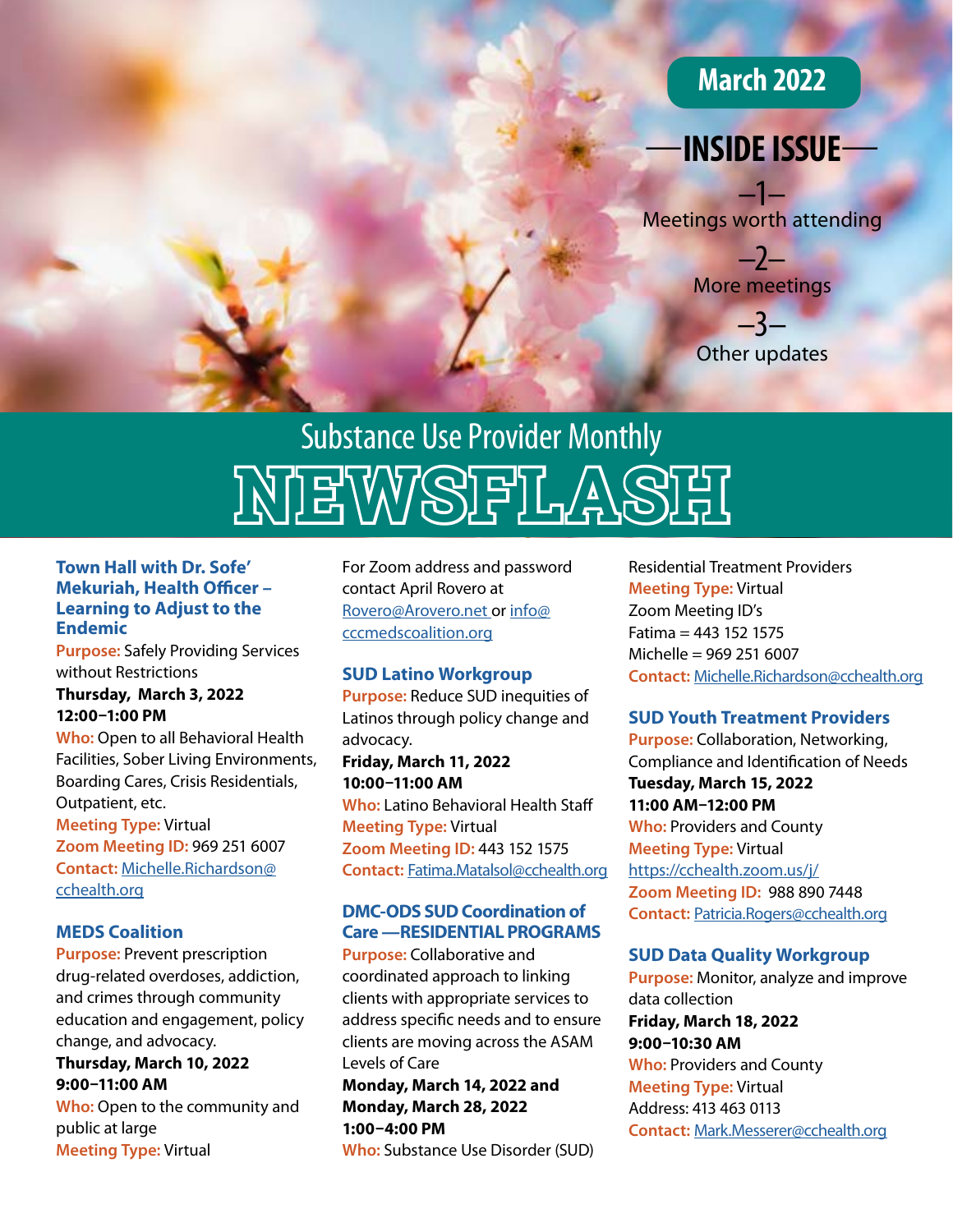## **DMC-ODS System of Care Meeting**

**Purpose:** Relevant Policy/Compliance Information and Collaboration. **Thursday, March 17, 2022 10:00 AM–12:00 PM Who:** All DMC-ODS Substance Use Disorder (SUD) Providers **Meeting Type:** Virtual Address: 443 152 1575 **Contact:** [Mary.McLain@cchealth.org](mailto:Mary.McLain%40cchealth.org?subject=)

#### **Outpatient Provider Collaborative Follow Up Timeline Admission Requirement**

**Purpose:** Collaboration and Networking **Tuesday, March 22, 2022 9:00–11:00 AM Who:** All Outpatient DMC—ODS Substance Use Disorder (SUD)

Treatment Providers **Meeting Type:** Virtual **Zoom Meeting ID:** 443 152 1575 **Contact:** [Mary.McLain@cchealth.org](mailto:Mary.McLain%40cchealth.org?subject=Outpatient%20Provider%20Collaborative%20Follow%20Up%20Timeline%20Admission%20Requirement%20)

## **Alcohol and Other Drugs Advisory Board**

**Purpose:** Board Monthly Meeting **Wednesday, March 23, 2022 4:00–6:15 PM Who:** Open to the community and public at large **Meeting Type:** Virtual **Zoom Meeting ID:** [https://cchealth.](https://cchealth.zoom.us/j/97569031783) [zoom.us/j/97569031783](https://cchealth.zoom.us/j/97569031783) **Contact:** [Jayme.Shipe@cchealth.org](mailto:Jayme.Shipe%40cchealth.org?subject=Alcohol%20and%20Other%20Drugs%20Advisory%20Bo)

# **Primary Prevention Providers Staff**

**Purpose:** Network and Coordination **Thursday, March 24, 2022 11:00 AM–12:30 PM Who:** Education & Environmental Prevention Strategies Staff **Meeting Type:** Virtual **Zoom Meeting ID:** [https://cchealth.](https://cchealth.zoom.us/j/98356059215) [zoom.us/j/98356059215](https://cchealth.zoom.us/j/98356059215)  **Meeting ID:** 983 5605 9215 Contact: [Jayme.Shipe@cchealth.org](mailto:Jayme.Shipe%40cchealth.org?subject=Primary%20Prevention%20Providers%20Staff)

# **DMC—ODS SUD Coordination of Care —OUTPATIENT PROGRAMS**

**Purpose:** Collaborative and coordinated approach to linking clients with appropriate services to address specific needs and to ensure clients are moving across the ASAM Levels of Care

## **Friday, March 25, 2022 9:00–11:00 AM**

**Who:** Substance Use Disorder (SUD) Residential Treatment Providers **Meeting Type:** Virtual **Zoom Meeting ID:** 969 251 6007 **Contact:** [Michelle.Richardson@](mailto:Michelle.Richardson%40cchealth.org?subject=DMC-ODS%20SUD%20Coordination%20of%20Care%20%E2%80%93%20OUTPATIENT%20PROGRAMS) [cchealth.org](mailto:Michelle.Richardson%40cchealth.org?subject=DMC-ODS%20SUD%20Coordination%20of%20Care%20%E2%80%93%20OUTPATIENT%20PROGRAMS)

# **County Perinatal Coordination**

**Purpose:** Collaboration and **Networking Monday, March 21, 2022 9:30–10:30 AM Who:** Providers, County and Special Guest Speaker **Meeting Type:** Virtual **Zoom Meeting ID:** 702 102 7205 **Contact:** [Sonya.Blunt@cchealth.org](mailto:Sonya.Blunt%40cchealth.org?subject=County%20Perinatal%20Coordination%20)

# **March 2022**